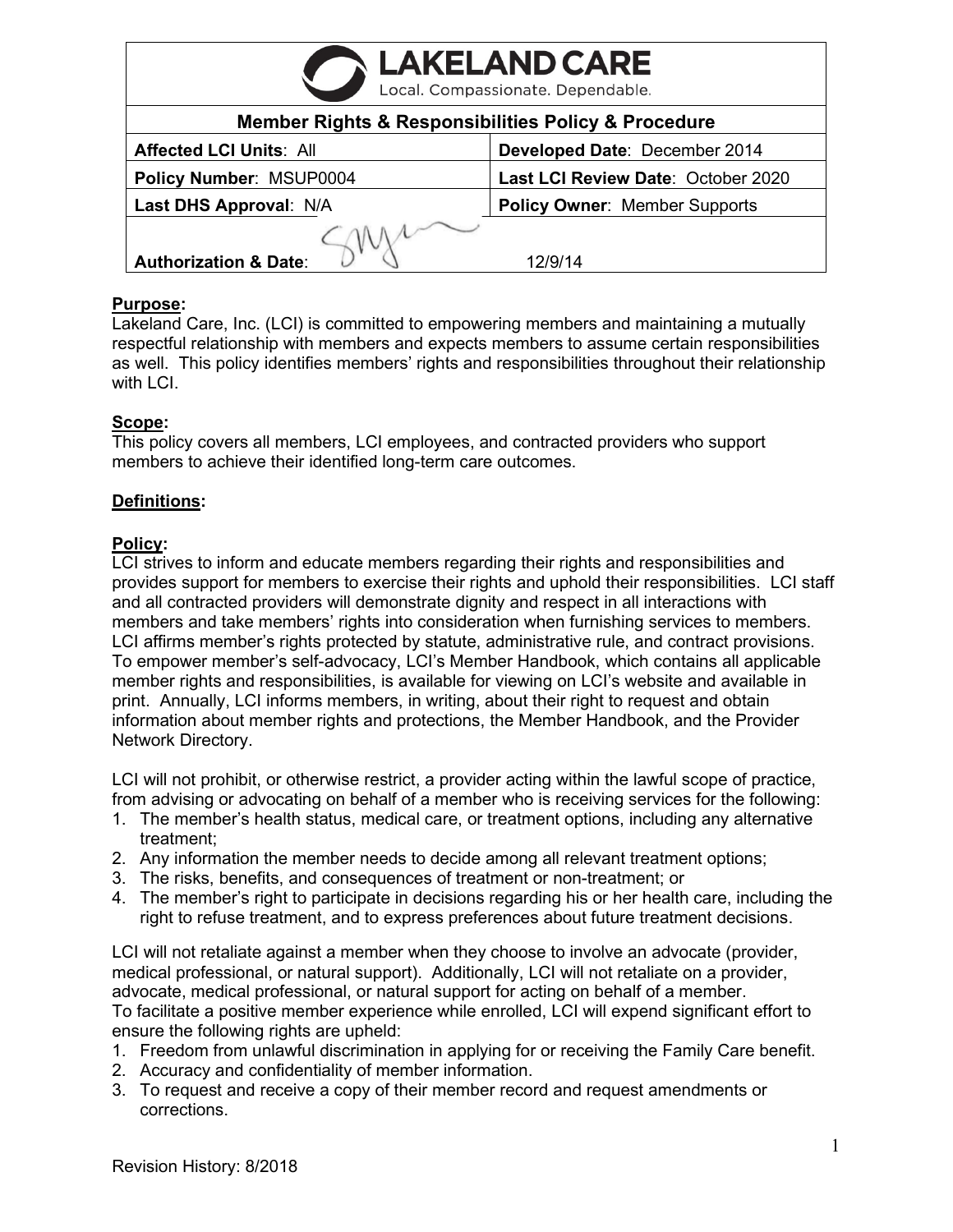- 4. Prompt eligibility, entitlement and cost-sharing decisions and assistance.
- 5. Access to personal, program, and service system information.
- 6. Choice to enroll in the LCI, if eligible, and to disenroll at any time.
- 7. Information about and access to all services of the Department of Health Services (DHS), Aging and Disability Resource Centers, and LCI to the extent that the member is eligible for such services.
- 8. Support in understanding their rights and responsibilities related to Family Care.
- 9. Support from LCI in all of the following:
	- a. Self-identifying outcomes and long-term care needs.
	- b. Information regarding and timely access to all covered services and supports potentially available through the Family Care benefit.
	- c. Actively participating in planning individualized services and making reasonable service and provider choices for achieving identified outcomes.
	- d. Assistance as requested or needed in exercising their choices and preferences about where to live, with whom to live, work, daily routine, and services, which may include involving experts in member outcomes planning for individuals that are non-verbal and people with cognitive deficits.
	- e. Assistance with strategies for solving conflicts or disagreement within the MCP process, including clear conflict of interest guidelines for all planning participants.
	- f. Identifying, eliminating and/or monitoring situations where a conflict of interest may exist due to a person having an interest in, or the potential to benefit from, a particular decision, outcome, or expenditure.
- 10. Services identified in the Member Centered Plan (MCP) that are based on the comprehensive assessment.
- 11. Support to exercise any rights and available grievance and appeal procedures, and assurance that the exercise of those rights does not adversely affect the way the LCI, its contracted providers or the DHS treats members.
- 12. Receive information from LCI in a way that is sensitive to members' needs and ability to comprehend.
- 13. Encouragement of the active involvement of the member's natural and community supports, including family, friends, and others who know the member and how the member best communicates, to assist in conveying preferences in the member-centered planning process and development of the Care Plan.
- 14. Be free from any form of restraint or seclusion used as a means of coercion, discipline, convenience, or retaliation.
- 15. Be treated with dignity, respect, and fairness at all times by LCI and its contracted providers, including the right to:
	- a. Receive compassionate and considerate care from LCI staff and contracted providers.
	- b. Receive care in a safe and clean environment.
	- c. Services that are received without exchange for work.
	- d. Encouragement to discuss with LCI staff any changes in policies or services the member believe should be made.
	- e. Encouragement to exercise their rights by LCI staff.
	- f. Be free from discrimination.
	- g. Be free from abuse, neglect, and financial exploitation.
- 16. Receive information about LCI, the Family Care benefit package, and the network of contracted providers.
- 17. Receive information at the time of enrollment that they have the right to change providers, and if LCI is not able to accommodate the choice in provider, the member may voluntarily disenroll from the program.
- 18. Receive the appropriate range of services in the benefit package readily available including to members with limited English proficiency or physical or mental disabilities.
- 19. Receive services and care that values and honors the member's beliefs, with sensitivity to cultural diversity including members with limited English proficiency and diverse cultural and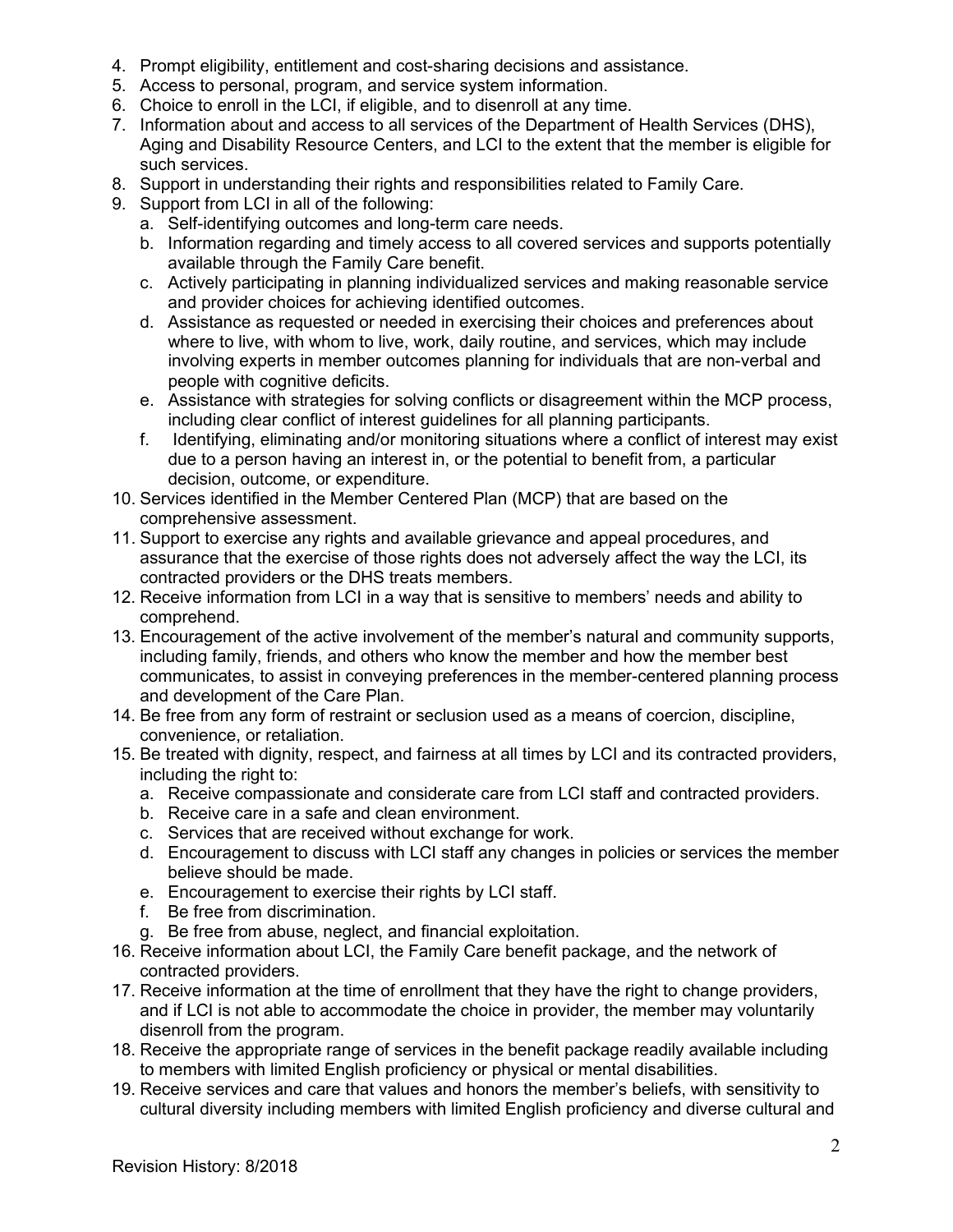ethnic backgrounds, disabilities, and regardless of gender, sexual orientation, or gender identity, and fostering staff and providers attitudes and interpersonal communication styles that respect members' cultural backgrounds.

- 20. Treatment with dignity and respect, and in a fair and equitable manner which is culturally sensitive to members' outcomes and needs.
- 21. Acceptance of appeals and grievances from members related to a lack of access to culturally appropriate care, delivered with sensitivity, understanding, and respect for the member's culture.
- 22. Right to make decisions about care and treatment regarding health and long-term care which includes the following:
	- a. Be offered all available options including the associated costs and coverage by Family Care.
	- b. Be told about any risks involved in care.
	- c. Decline any recommended care or services.
	- d. Receive secondary medical opinions.
- 23. Personal autonomy and retention of all civil and legal rights, including the development of advance directives.

To ensure the most positive experience with LCI, members are encouraged to actively engage with their Care Team and fulfill the following responsibilities to the extent they are able:

- 1. Become familiar with covered services and the processes involved in obtaining services.
- 2. To participate in the initial and ongoing development and implementation of their MCP and individualized service plan.
- 3. Participate as a member of the Interdisciplinary Team in the Resource Allocation Decision process which determines services based on long-term care outcomes.
- 4. Follow the care plan that was agreed upon.
- 5. Be responsible for actions if care or treatment is refused, or if instructions provided by the Interdisciplinary Team or providers are not followed.
- 6. Use providers contracted with LCI, unless otherwise agreed upon by the Interdisciplinary Team staff.
- 7. Follow LCI procedures for obtaining care after hours.
- 8. Inform LCI of change of address or phone number.
- 9. Inform LCI of any planned temporary stay or move from LCI's service area.
- 10. Provide correct information regarding health care needs, finances, preferences, and inform LCI as soon as possible regarding any changes in status. This includes signing a "release of information" form when needed which will assist in obtaining further information the member does not possess.
- 11. Treat Interdisciplinary Team staff and contracted providers with dignity and respect.
- 12. Accept services without regard for the contracted provider's race, color, religion, age, gender, sexual orientation, health, ethnicity, creed (beliefs) or national origin.
- 13. Timely pay any monthly costs including applicable cost-share, spend down, or room and board expenses.
- 14. Use any Medicare or private insurance benefits when appropriate.
- 15. Take care of any equipment provided by LCI.
- 16. Report any fraud or abuse on the part of contracted providers or LCI employees.
- 17. Not participate in any fraudulent activity or abuse benefits. This may include:
	- a. Misrepresenting the level of disability
	- b. Misrepresenting income and asset level
	- c. Misrepresenting residency
	- d. Selling medical equipment or supplies funded by LCI
- 18. Utilize the available appeal and grievance processes to improve the quality of services and supports.
- 19. Participate in evaluating the quality of LCI through participation in member surveys and member interviews.